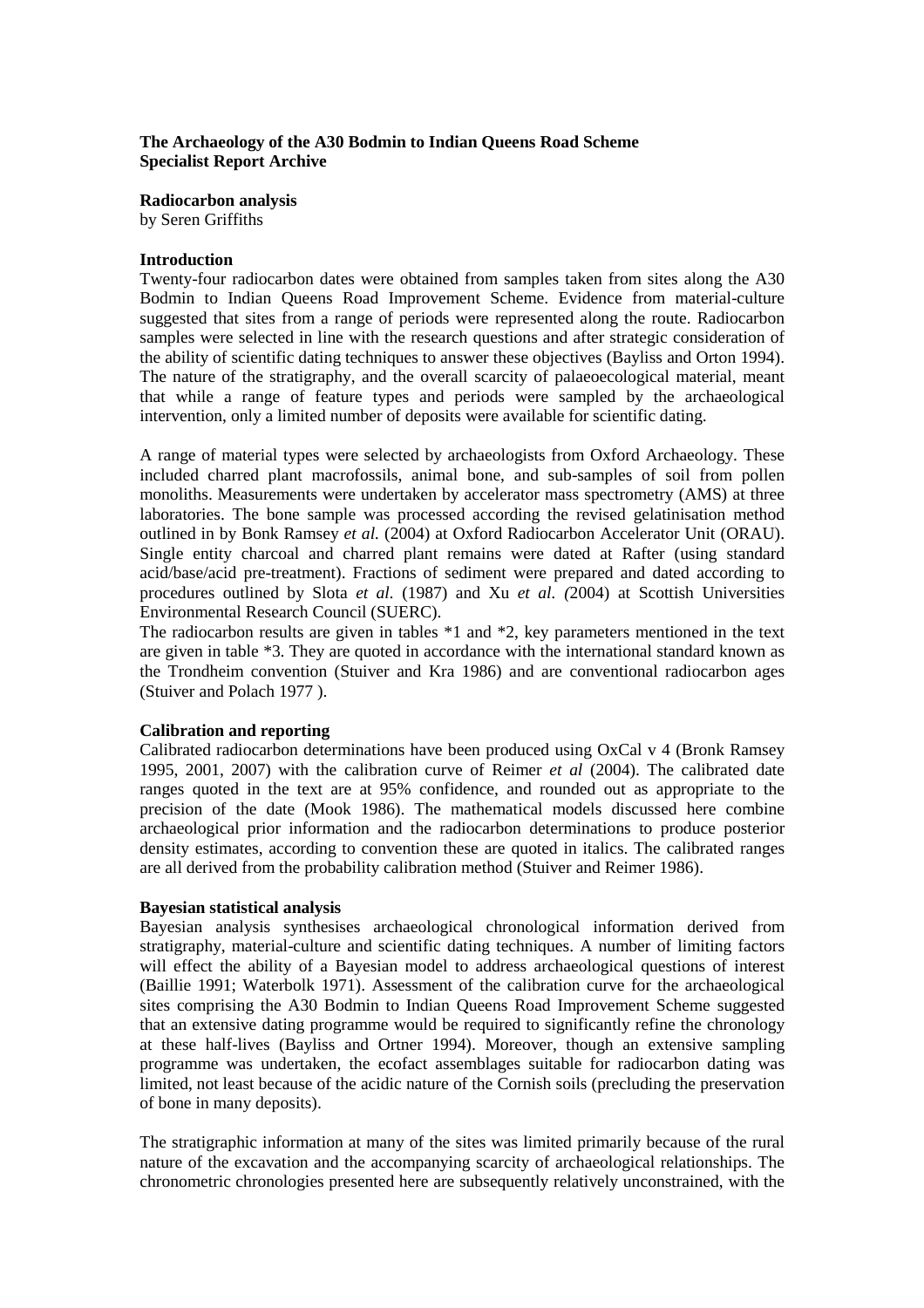exception of the palaeochannel, though address some aspects of statistical scatter (Steier and Rom 2000; Bronk Ramsey 1995). These models are interpretative expressions of current chronological understandings, which will be subject to revision as regional chronologies are revised. The resultant precision, is however, sufficient to confirm the chronology indicated by artefactual evidence on most of the sites, though in the case of one site (Lower Trenoweth roundhouse, Roche), the chronometric dating suggests either a possible alternative interpretation of the archaeological features, or the presence of intrusive material within the context, in spite of careful selection procedures.

This modelling uses the program OxCal v 4 (Bronk Ramsey 2007) incorporating a form of Markov Chain Monte Carlo sampling, exclusively using the Metropolis-Hastings algorithm (see, for example Gilks *et al.* 1996)

#### **Results**

(See tables \*1-\*3)

#### **Lower Trenoweth roundhouse, Roche**

Two samples were selected for dating from the roundhouse, one from the inner penannular ditch (NZA-29325), and one from the outer ditch (NZA-29326). The determinations from this site are not statistically consistent and therefore represent material of different ages  $(T=154.8, v=1, T' (5\%)=3.8$ ; Ward and Wilson 1978). The morphology of this site, comprising a distinctive hexagonal arrangement of interior postholes, and entrance to the south-east and roughly circular ring gully, and the close similarity with the form with the nearby Belowda roundhouse (800m to the west, see below), initially suggested an Iron Age date for activity, however these determinations both fall into the historic period. NZA-29325 dates to the early modern historic period, *1470-1640 cal AD (95.4% probable)*. NZA-29326 dates to the late Saxon or early Saxo-Norman, *890-1050 (81.3% probable)* or *1080-1160 (14.0% probable).* If these samples were statistically consistent and therefore potentially represented the same phase of activity, it would be more satistisfactory to argue that the whole structure was post-Iron Age. Morphologically the structure is regarded as prehistoric, though the material-culture evidence for this site was very limited and not chronologically diagnostic. It is equivocal whether the morphological assumptions are incorrect, or the chronometric samples intrusive.

#### **Belowda roundhouse, Roche**

Two samples were selected from a ditch fill from the Belowda roundhouse. The samples came from the same intervention through the ditchfill (group number 4147). The determinations from the ditch (NZA-29341 and NZA-25410) show good agreement when modeled as a sequence  $(A_{model}=111.1\%, A_{overall}=109.3\%)$  and suggest that the charred plant remains which were dated died in the first millennium cal BC and most probably in the second half of the first millenium between *680-90 cal BC (Boundary Start Site B Ditch; 87.9%)*. The agreement of the determinations within the stratified sequence (even though they are relatively unconstrained) suggests more robust evidence for activity at the site at this point in time than a single date would. This is in broad agreement with the initial assumptions based on the morphology of the site. In this case, artefactual evidence, including a near complete pottery vessel found within the in-filled outer ring-ditch suggested a date between c. 100BC and AD200 for the in-filling of the ditch.

# **Belowda pit and hearth group, Roche**

Two dates were produced from evidence for settlement activity concentrated on at hearth at Roche. The determinations originated from a pit (NZA-29359) and a ditch terminus (NZA-25411). These determinations are not however statistically consistent  $(T=262.0; v=1;$  $T'(5\%) = 3.8$ ; Ward and Wilson 1978), meaning that they cannot be the same age. The chronology from this site is relatively poorly understood; NZA-25411 represents an early to middle Bronze Age date (*1610-1420 cal BC; 95.4% probability)* while NZA-29359 produced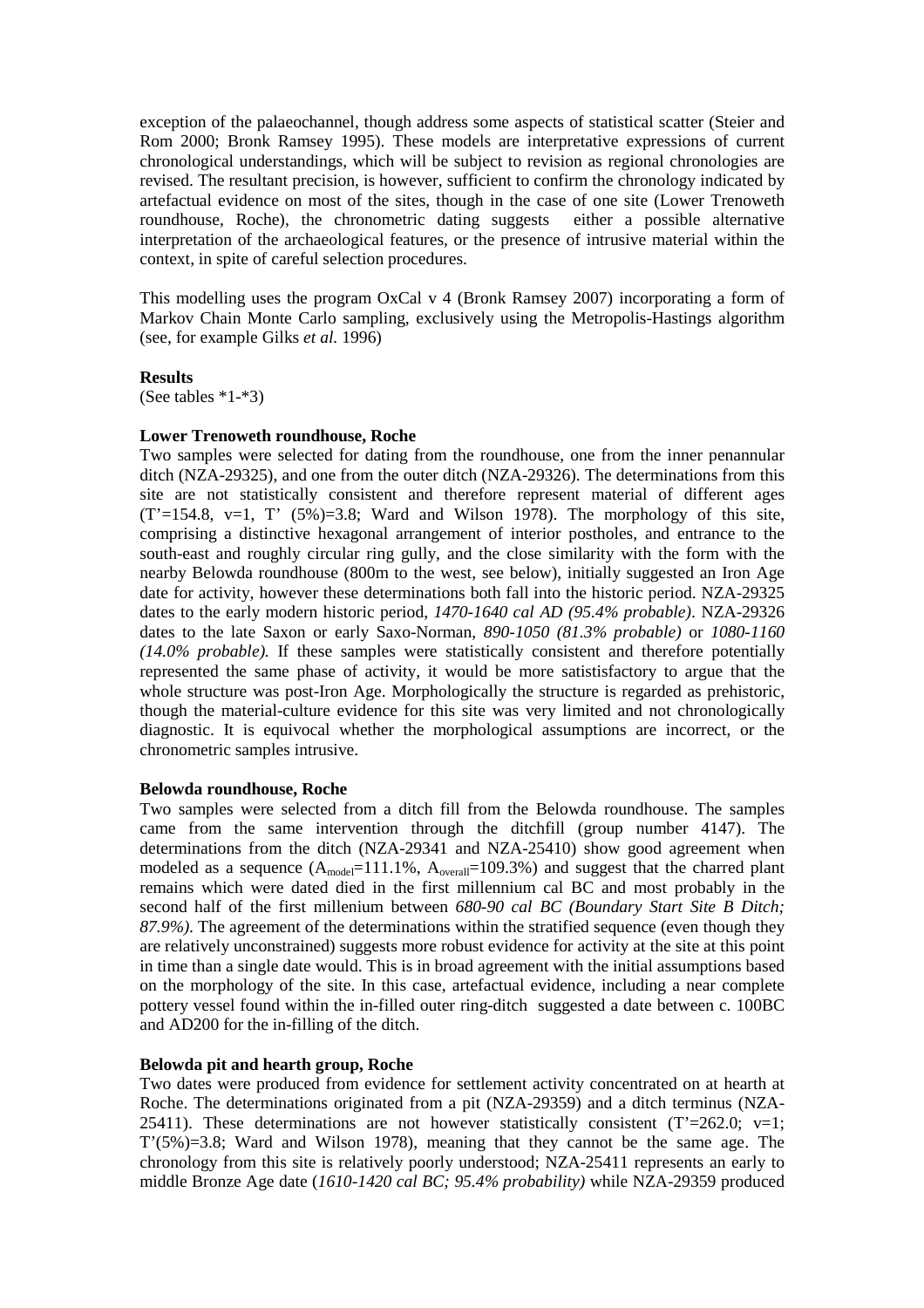a late Neolithic/early Bronze Age date (*2470-2290 cal BC; 95.4% probability).* Bronze Age pottery and a saddle quern were recovered from this site.

# **Lane End pit circles, Roche**

The morphology of the pit circles suggested a Bronze Age date. The two pit circles did not have any extant stratigraphic relationships when excavated. One of the pits in the eastern circle was cut by a pit which was part of a linear pit alignment. The linear pit alignment was interpreted as post-medieval borrow or extraction pits. Two samples were selected from one of the pits in the western circular pit alignment ref to context eg lower fill context 4038 (NZA-29360 and NZA-26253). These determinations are statistically consistent (T'=2.9; v=1; T' (5%)=3.8; Ward and Wilson 1978) indicating that at this precision they could be the same age.

Two samples forming a sequence were dated from the eastern pit circle (NZA-26254 and NZA-29342). NZA-29342 produced a posterior density estimate of *1660-1890 cal AD (78.4% probable)* or *1910-1950 cal AD (17.0% probable)*. This sample originated from the lower fill in the sequence, and must be regarded as intrusive modern material. No evidence for disturbance to the deposit was noted during excavation, though palaeoenvironmental assessment indicates modern root intrusion that might be the source of the contamination (Oxford Archaeology 2007:104). The dating evidence for the pit circles available here places them in the late Early Bronze Age.

The samples dated here from the west pit circle and the east pit circle do not demonstrate clear phasing. The estimate from the eastern circle *1690-1520 cal BC (NZA-26254; 95.4% probable)* overlaps with the latest posterior density estimate from the dated context in the western circle (*Last west; 1750-1640 cal BC; 95.4%)*

The linear pit alignment stratigraphically post-dates the eastern pit circle. NZA-26255 produced a medieval determination *1290-1430 cal AD (95.4% probable).*

# **Royalton hengiform, St Columb Major**

Three short-lived ecofacts were available from the Royalton hengiform monument. Unfortunately all the samples originated from the exterior pit alignment, the interior pit or post circle therefore is not dated by chronometric means. This site was truncated by a later trackway that cut one of the pits from which a sample was dated. OxA-16125 was an *Ovis/Capra* (sheep/goat) tooth. This sample produced a much later date than the other two from the pits; *780-790 cal AD (1.8% probable)* or *800-980 cal AD (93.6% probable)*. This Saxon period date seems to have been incorporated in the pit as a result of later disturbance associated with the trackway. The two other determinations (NZA-29340 and NZA-29302) are statistically consistent (T'=0.3; v=1; T'(5%)=3.8; Ward and Wilson 1978), which further supports the interpretation of the date of OxA-16125 as intrusive. The *Corylus avellana* charcoal dated by NZA-29340 died between *2890-2620 cal BC (95.4% probable)* while the Maloideae charcoal dated by NZA-29302 died between *2910-2830 cal BC (28.7% probable)* or *2820-2660 cal BC (66.7% probable)*. The statistical agreement between the two undisturbed pit deposits indicates that activity occurred at the site during the later Neolithic.

# **The palaeochannel**

A series of 5 dates were produced on the humic acid fraction of soil from deposits sampled by monoliths through a palaeochannel. The posterior density estimates show good agreement  $(A_{model}=89.1, A_{overall}=90.1, A'c=60)$  when modelled as a sequence. It seems most likely that the palaeochannel began infilling from the Middle Bronze Age (SUERC*-*10873*; 1490-1480 cal BC (0.7%)* or *1460-1290 cal BC (94.7%)).* Though it is possible that the channel began infilling from the Neolithic onwards (*Start infilling*; *5040-4980 cal BC (0.3% probable)* or *3850-1290 cal BC (95.1% probable)).*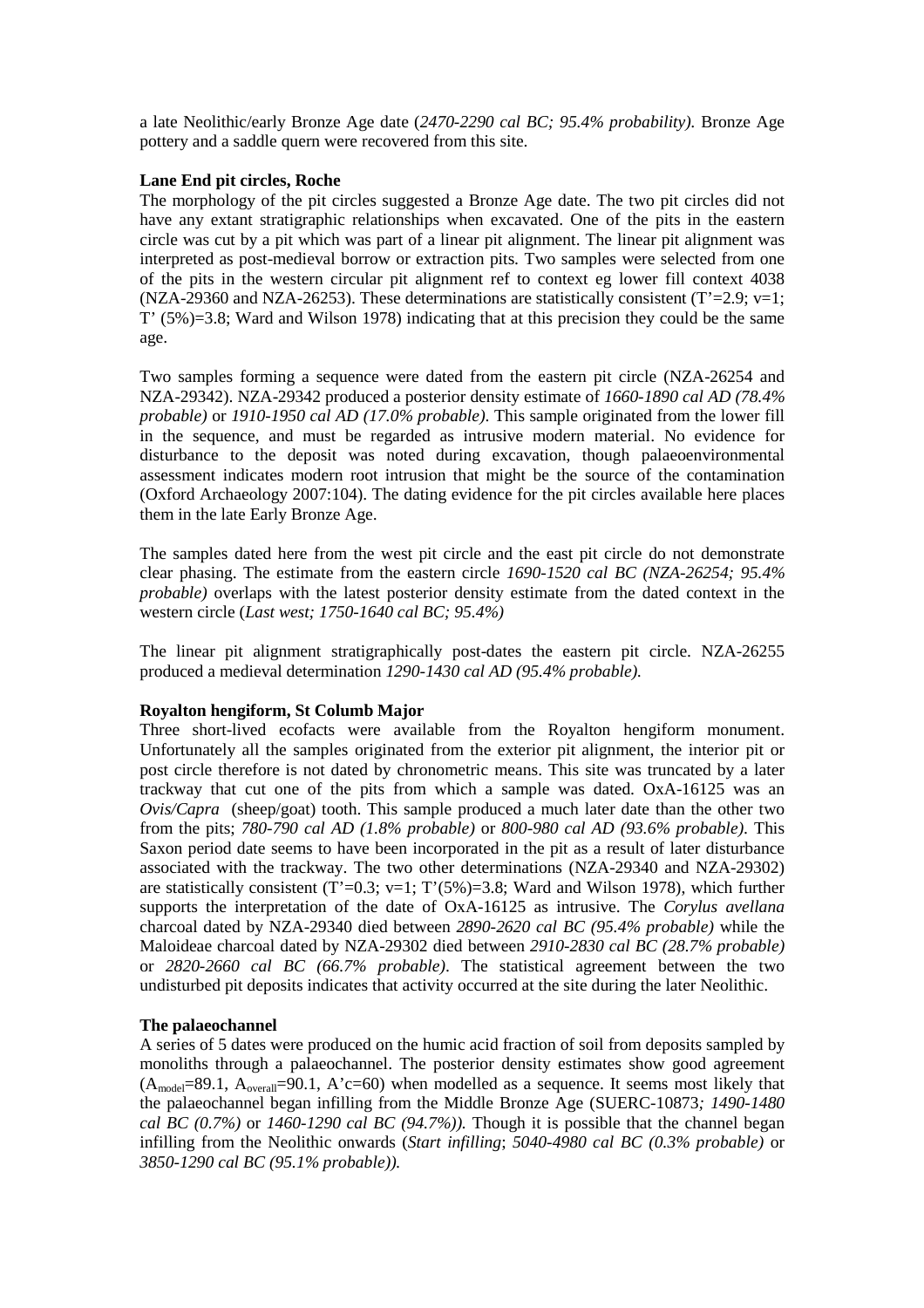#### **The isolated pit 10010 at Innis Downs**

A large quantity of charcoal was recovered from an isolated pit. The feature was the only potential pre-historic archaeology in the vicinity. A single entity of *Quercus* (oak) sp. heartwood was selected for dating. The quantity of charcoal in the pit suggests that the date represents a *terminus post quem* for the pit rather than individual intrusive items. However, because the dated material was heartwood, there is significant potential for an old wood effect and an offset between the point of death of the oak tree(s) and the deposition of the material in the pit.

Estimation of the probable age at death of this sample is complex given the absence of wild oak woodland in Britain. All potential analogues show significant management in the last three centuries and the age profile of stands can sometimes be correlated directly to historic events (Thompson *et al.* 2001). Because of the poor understanding of wild oak woodland ecology the ranges presented in table \*2 are examples of the effect of different ages at deaths on the range of the sample. These offsets all produce a Mesolithic date range, which seems most likely to represent a *terminus post quem* for the pit.

#### **Ditch 3355 near Belowda**

Two determinations were available from a sequence through deposits infilling a ditch near Belowda (NZA-29358 and NZA-29324). These showed good agreement and produced posterior density estimates indicating activity from the late Roman or immediately post-Roman, to late Saxon.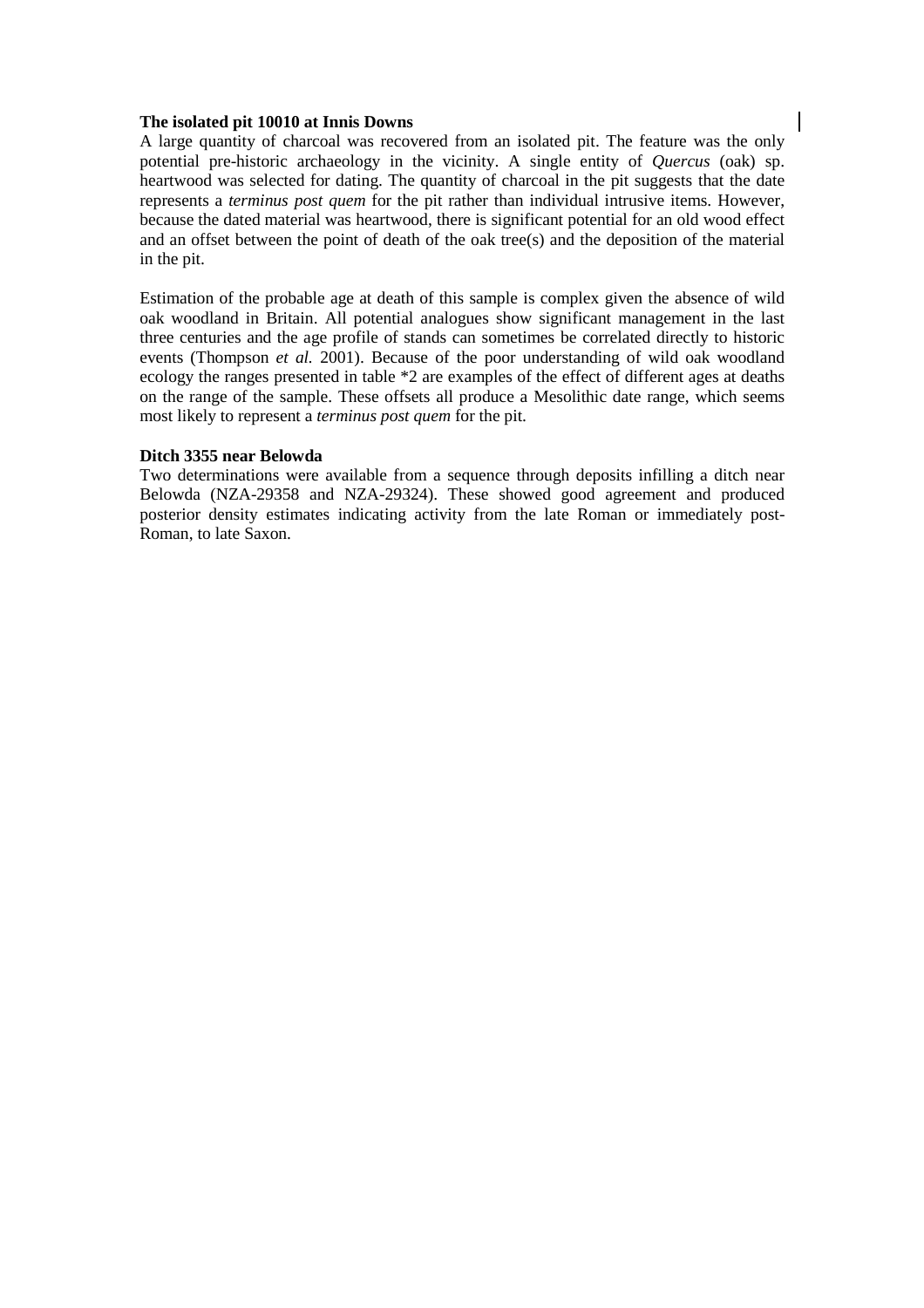| Laboratory number  | Sample ID           | Material                               | Radiocarbon<br>Age (BP) | $\delta^{13}C$ (%o) | Calibrated Date (95%<br>confidence)                                                                                         | Posterior Density estimate (95%<br><i>probability</i> )                                |
|--------------------|---------------------|----------------------------------------|-------------------------|---------------------|-----------------------------------------------------------------------------------------------------------------------------|----------------------------------------------------------------------------------------|
| NZA-29326          | $<$ 3448 $>$ (3450) | Charcoal- Ulex/Cytisus                 | $1027 + 40$             | $-26.0$             | 890-1050 cal AD (85.9%)<br><b>or</b><br>1080-1160 cal AD (9.6%)                                                             | 890-1050 cal AD (81.3%) or<br>1080-1160 cal AD (14.0%)                                 |
| NZA-29325          | $<$ 3469> (3467)    | Charred grain - Avena/Bromus sp        | $322 + 40$              | $-24.3$             | 1470-1450 cal AD                                                                                                            | 1470-1640 cal AD                                                                       |
| NZA-25410          | $<$ 4014 $>$ (4143) | Charcoal - Corylus avellana, 1 frag.   | $2131 \pm 35$           | $-25.4$             | 360-290 cal BC (14.6%) or<br>230-50 cal BC (80.8%)                                                                          | 340-310 cal BC (2.6%) or 210-40<br>cal BC (92.8%)                                      |
| NZA-29341          | $<$ 4015 $>$ (4144) | Charred grain, Triticum aestivum/durum | $2131 \pm 40$           | $-22.4$             | 360-290 cal BC (16.9%) or<br>240-40 cal BC (78.5%)                                                                          | 360-280 cal BC (16.7%) or 240-<br>60 cal BC (77.8%)                                    |
| NZA-29359          | $<$ 4016 $>$ (4137) | Charcoal. Corylus avellana             | $3893 + 20$             | $-25.6$             | 2470-2300 cal BC                                                                                                            | 2470-2290 cal BC                                                                       |
| NZA-25411          | $<$ 4126 $>$ (4448) | Charcoal. Maloideae                    | $3226 \pm 35$           | $-25.6$             | 1610-1430 cal BC                                                                                                            | 1610-1420 cal BC                                                                       |
| NZA-29358          | $<$ 3018 $>$ (3360) | Charcoal. Salix/Populus roundwood      | $1301 \pm 15$           | $-25.0$             | 660-720 cal AD (64.3%)<br>740-770 cal AD (31.1%)                                                                            | 660-720 cal AD (72.9%) or 740-<br>770 cal AD (22.5%)                                   |
| <b>NZA-29324</b>   | $<$ 3019 $>$ (3361) | Charred grain-Avena/Bromus             | 1640±40                 | $-23.9$             | 350-560 cal AD                                                                                                              | 380-570 cal AD                                                                         |
| NZA-29356          | $<$ 6000 $>$ (6014) | Charred tuber                          | $326 \pm 15$            | $-27.8$             | 1490-1640 cal AD                                                                                                            |                                                                                        |
| NZA-29360          | $<$ 4038> (4247)    | Charcoal. Corylus sp.                  | $3403 \pm 15$           | $-27.6$             | 1750-1640 cal BC                                                                                                            | 1750-1640 cal BC                                                                       |
| NZA-26253          | $<$ 4038> (4247)    | Charcoal. Corylus avellana             | $3460 + 30$             | $-28.0$             | 1890-1690 cal BC                                                                                                            | 1880-1690 cal BC                                                                       |
| NZA-29342          | $<$ 4071 $>$ (4285) | Charcoal - twig frag                   | $162 \pm 40$            | $-28.2$             | 1670-1890 cal AD (78.1%)<br>or 1910-1950 cal AD<br>$(17.3\%)$                                                               | 1660-1890 cal AD (78.3%)<br>1910-1950 cal AD (17.1%)                                   |
| NZA-26255          | $<$ 4074 $>$ (4330) | Charcoal. Twigs nfi.                   | 580±40                  | $-26.6$             | 1290-1430 cal AD                                                                                                            | 1290-1430 cal AD                                                                       |
| NZA-26254          | $<$ 4070 $>$ (4284) | Charcoal. Corylus avellana             | $3328 + 30$             | $-26.9$             | 1680-1520 cal BC                                                                                                            | 1690-1520 cal BC                                                                       |
| NZA-29340          | <1050>(1131)        | Charcoal - Corylus avellana,           | $4175 + 45$             | $-26.5$             | 2890-2620 cal BC                                                                                                            | 2890-2620 cal BC                                                                       |
| NZA-29302          | <1022>(1173)        | Charcoal - cf. Maloideae,              | $4208 + 40$             | $-26.3$             | 2904-2840 cal BC (30.7%)<br>or 2820-2660 cal BC<br>$(64.7\%)$                                                               | 2910-2830 cal BC (28.7%) or<br>2820-2660 cal BC (66.7%).                               |
| OxA-16125          | $<$ 1042> (1178)    | Tooth. Ovis/Capra                      | $1142 + 25$             | $-22.0$             | 780-790 cal AD (1.8%) or<br>810-980 cal AD (93.6%)                                                                          | 780-790 cal AD (1.8%) or 800-<br>980 cal AD (93.6%).                                   |
| <b>SUERC-10872</b> | (25003)             | Sediment                               | $250 + 35$              | $-29.1$             | 1520-1600 cal AD (20.2%)<br>or<br>1610-1690 cal AD<br>(47.5%) or 1730-1810 cal<br>AD (21.8%), or 1930-1950<br>cal AD (5.8%) | 1640-1680 cal AD (12.7%) or<br>1730-1810 cal AD (63.5%) or<br>1930-1950 cal AD (19.2%) |
| <b>SUERC-10873</b> | (25004)             | Sediment                               | $3115 \pm 35$           | $-29.0$             | 1500-1290 cal BC (95.4%)                                                                                                    | 1490-1480 cal BC (0.7%)<br>or1460-1290 cal BC (94.7%)                                  |

# Table \*1: Radiocarbon dates from A30 Bodmin to Indian Queens Road Improvement Scheme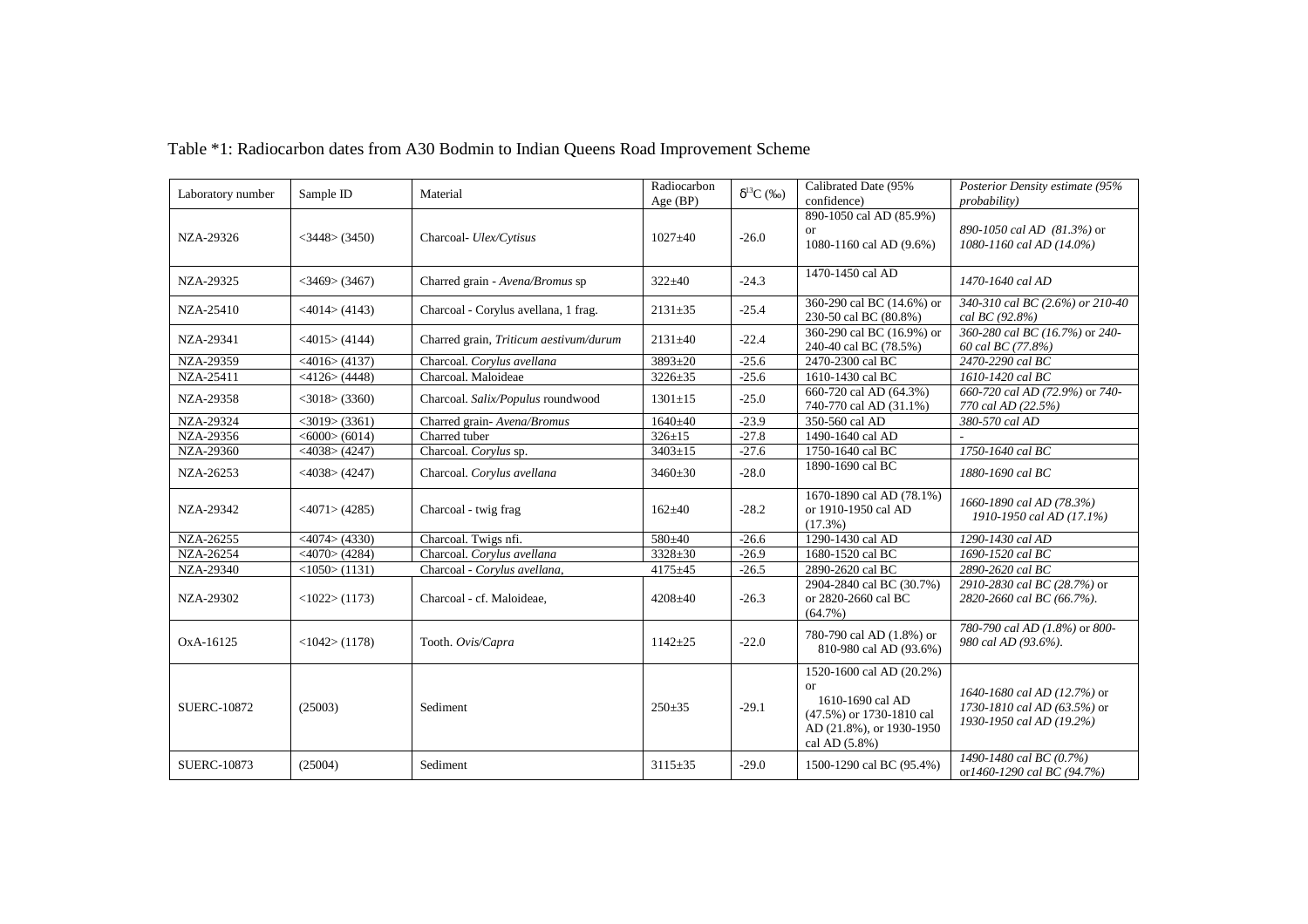| <b>SUERC-16074</b> | (25004)             | Organic soil - humic fraction          | $995 + 35$    | $-29.1$ | 980-1160 cal AD                                                                                                            | 980-1160 cal AD                                              |
|--------------------|---------------------|----------------------------------------|---------------|---------|----------------------------------------------------------------------------------------------------------------------------|--------------------------------------------------------------|
| SUERC-16075        | (25004)             | Organic soil - humic fraction          | $200 \pm 35$  | $-29.3$ | 1640-1700 cal AD (25.9%)<br>or 1720-1820 cal AD<br>$(50.8\%)$ or 1850-1870 cal<br>AD (0.5%) or 1910-1950<br>cal AD (18.2%) | 1630-1810 cal AD (93.5%)<br>or $1930 - 1950$ cal $AD(1.9\%)$ |
| SUERC-16076        | (25004)             | Organic soil - humic fraction          | $2220 \pm 35$ | $-29.0$ | 390-200 cal BC                                                                                                             | 390-200 cal BC                                               |
| NZA-29361          | $<$ 5002 $>$ (5119) | Charred stems nfi                      | $190+15$      | $-26.8$ | 1660-1690 cal AD (21.6%)<br>or 1730-1810 cal AD<br>$(50.8\%)$ or 1930-1960 cal<br>$AD(23.0\%)$                             |                                                              |
| NZA-29357          | <10000>(10011)      | Charcoal. <i>Ouercus</i> sp. heartwood | $7687 + 20$   | $-25.4$ | See table *2                                                                                                               | N/a                                                          |

| Table *2: Examples of the 'old wood effect' on the determination from isolated pit 10010 |  |  |  |
|------------------------------------------------------------------------------------------|--|--|--|
|------------------------------------------------------------------------------------------|--|--|--|

| Age at death | Calibrated date range (95.4%) cal BC |
|--------------|--------------------------------------|
| 1000         | 5590-5460                            |
| 500          | 6090-5960                            |
| 200          | 6390-6260                            |
| 100          | 6490-6360                            |
| 50           | 6540-6410                            |

Table \*3

| Site                            | Parameter quoted in text              | Posterior density estimate (95.4% unless otherwise quoted) |
|---------------------------------|---------------------------------------|------------------------------------------------------------|
| Palaeochannel                   | <b>Start infilling First</b>          | 5040-4980 cal BC (0.3%) or 3850-1290 cal BC (95.1%)        |
| Belowda<br>roundhouse,<br>Roche | <b>Boundary Start Site B</b><br>Ditch | 680-90 cal BC (87.9%)                                      |
| Lane End pit<br>circles. Roche  | Last west                             | $1750 - 1640$ cal BC                                       |

# **Bibliography**

Baillie, M. G. L. 1991 Suck-in and Smear. Two Related Chronological Problems for the 90s. *Journal of Theoretical Archaeology* 2, 12-16.